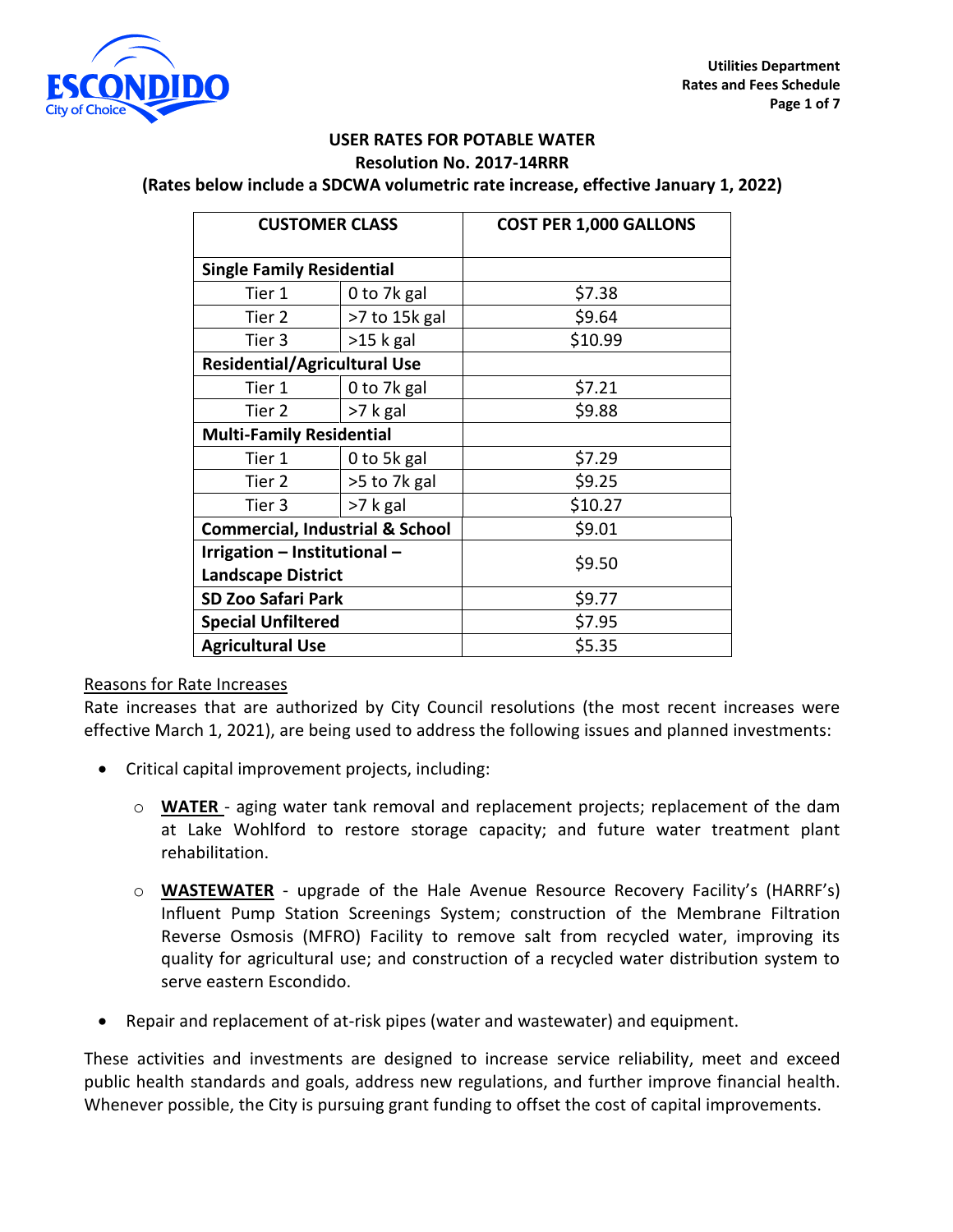

### **WATER SERVICE CHARGE Resolution No. 2017-14RRR**

| <b>METER SIZE</b>        | <b>CITY OF</b>          | <b>METROPOLITAN</b>       | <b>SAN DIEGO COUNTY</b>      | <b>*TOTAL</b>        |
|--------------------------|-------------------------|---------------------------|------------------------------|----------------------|
|                          | <b>ESCONDIDO</b>        | <b>WATER DISTRICT</b>     | <b>WATER AUTHORITY</b>       | <b>WATER SERVICE</b> |
|                          | <b>WATER SERVICE</b>    | <b>READINESS TO SERVE</b> | <b>INFRASTRUCTURE ACCESS</b> | <b>CHARGE</b>        |
|                          | Effective March 1, 2021 | Effective July 1, 2021    | Effective January 1, 2022    |                      |
| $5/8"$ and $3/4"$        | \$41.29                 | \$1.68                    | \$4.24                       | \$47.21              |
| 1"                       | \$64.69                 | \$2.70                    | \$6.78                       | \$74.17              |
| 11/2"                    | \$122.71                | \$5.05                    | \$12.72                      | \$140.48             |
| 2 <sup>n</sup>           | \$192.58                | \$8.76                    | \$22.05                      | \$223.39             |
| 3"                       | \$414.13                | \$16.16                   | \$40.70                      | \$470.99             |
| 4"                       | \$740.17                | \$27.61                   | \$69.54                      | \$837.32             |
| 6"                       | \$1,637.19              | \$50.50                   | \$127.20                     | \$1,814.89           |
| 8"                       | \$2,801.87              | \$87.54                   | \$220.48                     | \$3,109.89           |
| $3/4$ " x 3"             | \$414.13                | \$17.34                   | \$69.58                      | \$501.05             |
| $1" \times 4"$           | \$740.17                | \$27.32                   | \$106.04                     | \$873.53             |
| $11/2$ " x 6"            | \$1,637.19              | \$54.65                   | \$211.53                     | \$1,903.37           |
| $3/4$ " x 3" x 6"        | \$1,637.19              | \$67.14                   | \$211.53                     | \$1,915.86           |
| $1" \times 4" \times 8"$ | \$2,801.87              | \$107.01                  | \$340.13                     | \$3,249.01           |
| $2" \times 6"$           | \$1,637.19              | \$60.13                   | \$211.53                     | \$1,908.85           |
| $2" \times 8"$           | \$2,801.87              | \$83.48                   | \$340.13                     | \$3,225.48           |
| Detector Check           | \$67.01                 | N/A                       | N/A                          |                      |

**\*Note: City of Escondido Water Service Charge, MWD Readiness to Serve Charge, and SDCWA Infrastructure Access Charge are shown as a single Water Service Charge on your water bill.**

### **City of Escondido – Water Service Charge**

The City of Escondido Water Service Charge includes fixed water service costs such as maintenance of storage facilities, pipeline repair, meter reading, billing, and monitoring of water quality.

### **Metropolitan Water District (MWD) - Readiness to Serve Charge**

The Metropolitan Water District (MWD) imports water from two sources, the Colorado River and Northern California. The Readiness to Serve Charge includes a "Delta Surcharge" to cover costs to obtain water lost to environmental restrictions on the Sacramento River Delta. The charge from MWD, effective July 1, 2021, is passed through from the City of Escondido to its customers.

# **San Diego County Water Authority (SDCWA) - Infrastructure Access Charge**

Historically, the City of Escondido has purchased about 75% of its water from the San Diego County Water Authority (SDCWA), with the balance supplied by local water. The charge from SDCWA, effective January 1, 2022, is passed through from the City of Escondido to its customers.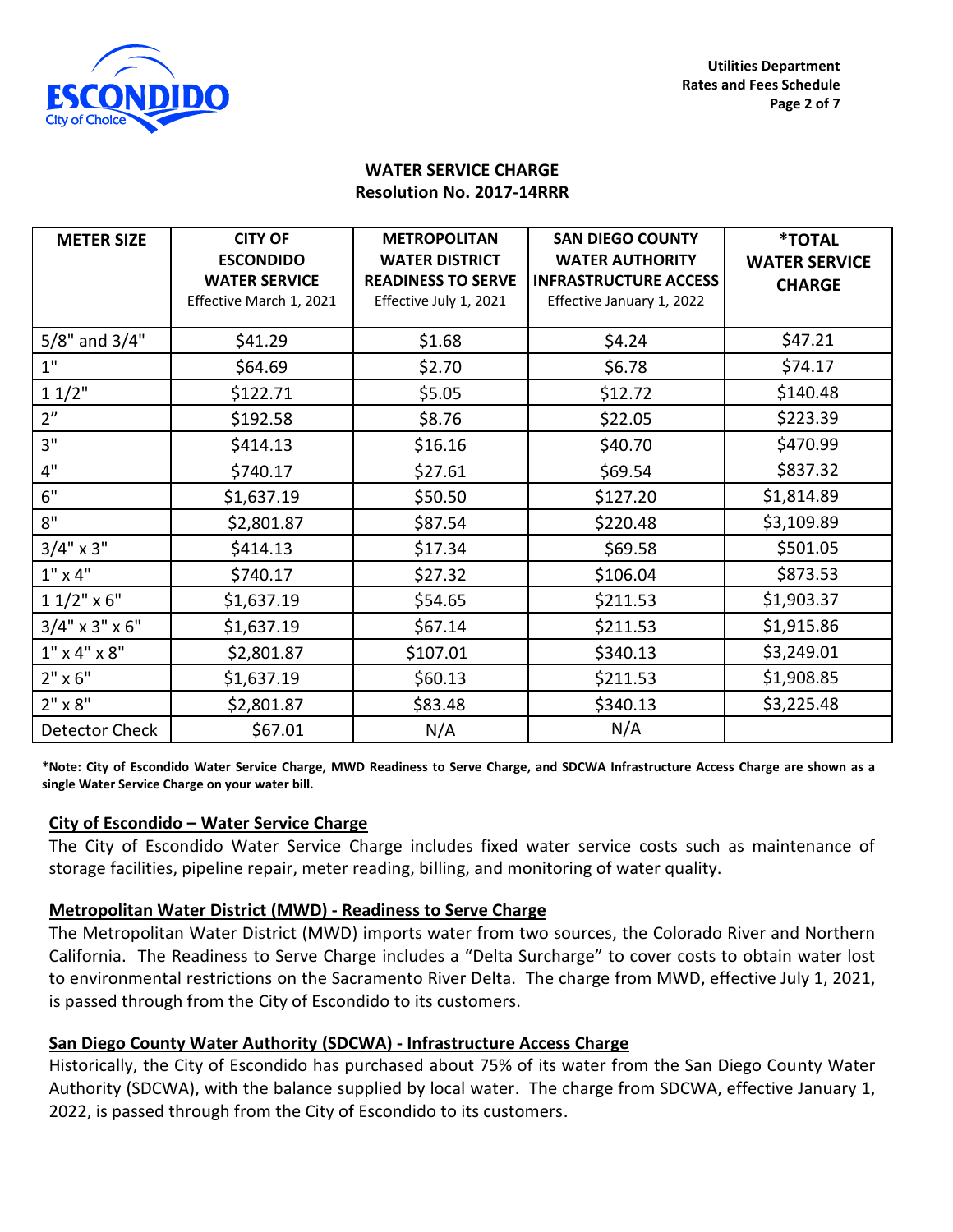

# **USER RATES FOR RECYCLED WATER Resolution No. 2017-14RRR Effective March 1, 2021**

| <b>RECYCLED WATER</b>    | <b>COST PER 1,000 GALLONS</b> |
|--------------------------|-------------------------------|
| Commodity Rate           | \$3.85                        |
| <b>Agricultural Rate</b> | \$2.70                        |

### **RECYCLED WATER SERVICE CHARGE**

The monthly service charge for recycled water is the same as the potable water service charge for corresponding meter sizes.

| <b>METER SIZE</b> | <b>MONTHLY CHARGE</b> |
|-------------------|-----------------------|
| 1"                | \$64.69               |
| 11/2"             | \$122.71              |
| 2"                | \$192.58              |
| 3"                | \$414.13              |
| ⊿"                | \$740.17              |
| 6"                | \$1,637.19            |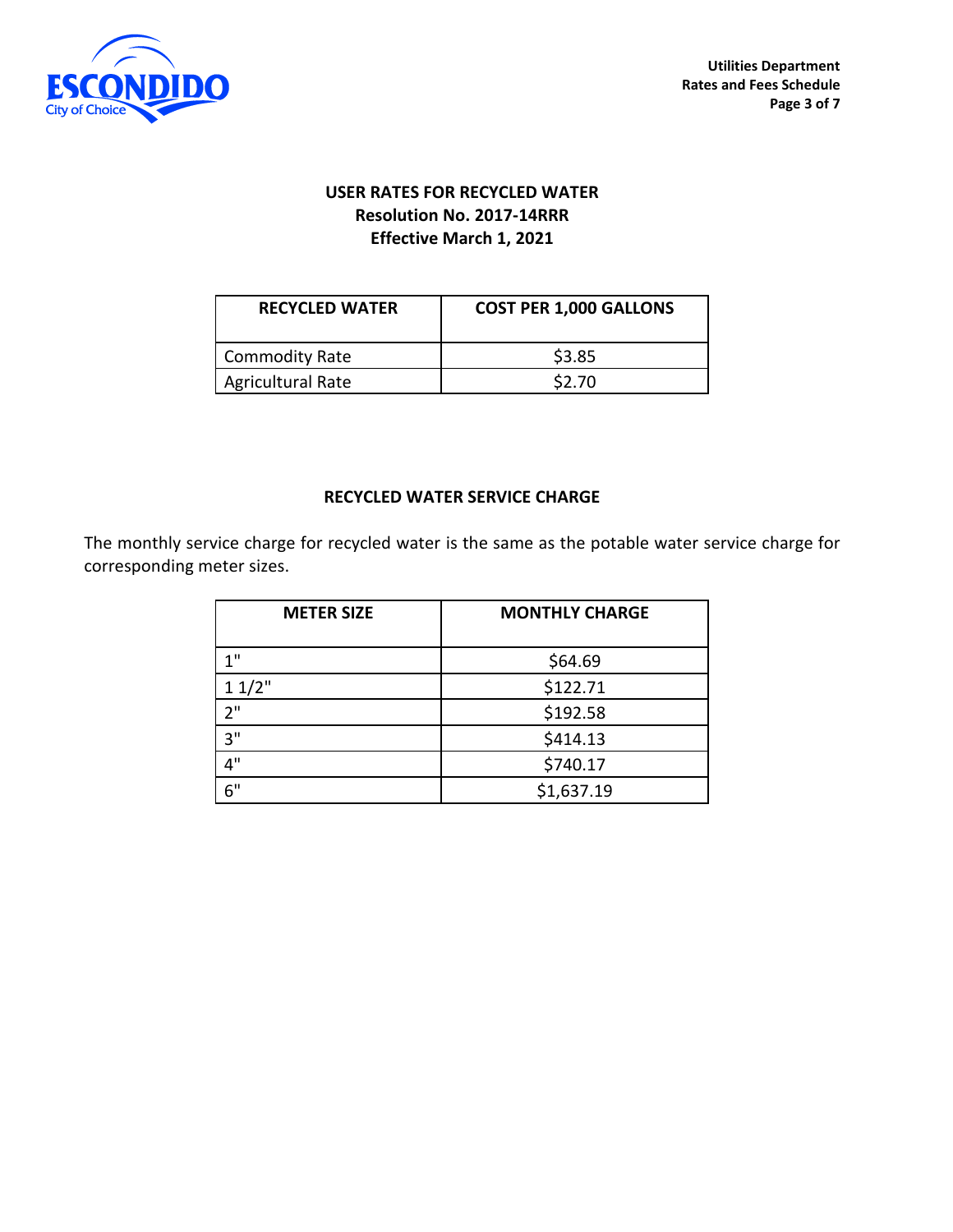

### **MISCELLANEOUS WATER FEES**

| <b>SERVICE</b>                                             | <b>FEE</b>          | <b>EFFECTIVE DATE</b> |
|------------------------------------------------------------|---------------------|-----------------------|
| Past Due Letter Notification for Nonpayment                | \$1.50              | March 1, 2015         |
| Late Penalty / All Fees Not Paid within 19 Days of Billing | 10 % of balance due | December 1, 1994      |
| Door Hanger Notification of Shut-off for Nonpayment        | \$35.00             | July 1, 2020          |
| Shut-off / Turn-on Fee if paid prior to 2:00 pm            | \$45.00             | July 1, 2020          |
| Shut-off / Turn-on Fee if paid after 2:00 pm               | \$75.00             | July 1, 2020          |
| Cut Lock / Lock Only                                       | \$175               | August 1, 2010        |
| Cut Tabs - Angle Water Meter Stops:                        |                     |                       |
| $5/8" \times 3/4"$                                         | \$450               | July 1, 2020          |
| 1''                                                        | \$475               | July 1, 2020          |
| 11/2"                                                      | \$825               | July 1, 2020          |
| 2"                                                         | \$875               | July 1, 2020          |
| Door Hanger Notification of Shut-off for Backflow          |                     |                       |
| Noncompliance                                              | \$35.00             | July 1, 2020          |
|                                                            |                     |                       |
| Shut-off / Turn-on Fee for Backflow Noncompliance          | \$75.00             | July 1, 2020          |

### **WATER METER INSTALLATION FEES**

Meters and meter boxes for new connections may be purchased only upon the issuance of a building permit, except for agricultural uses.

| <b>METER SIZE / SERVICE</b>                         | <b>METER AND METER BOX</b><br>OR METER DROP-IN | <b>FULL SET INSTALLATION</b> | <b>EFFECTIVE DATE</b> |
|-----------------------------------------------------|------------------------------------------------|------------------------------|-----------------------|
| 3/4''                                               | \$415                                          | \$4,000                      | July 1, 2020          |
| 1"                                                  | \$500                                          | \$4,550                      | July 1, 2020          |
| 11/2"                                               | \$1,115                                        | \$5,250                      | July 1, 2020          |
| 2 <sup>n</sup>                                      | \$1,500                                        | \$6,000                      | July 1, 2020          |
| 3''                                                 | \$3,500                                        |                              | July 1, 2020          |
| 4"                                                  | \$4,800                                        |                              | July 1, 2020          |
| 6"                                                  | \$7,900                                        |                              | July 1, 2020          |
| New Service Turn On                                 | \$55                                           |                              | July 1, 2020          |
| New Service Turn On /<br>After Hours                | \$180                                          |                              | July 1, 2020          |
| <b>Meter Calibration Test</b>                       | \$125                                          |                              | July 1, 2020          |
| <b>Water Detector Check</b>                         | \$63.51                                        |                              | March 1, 2020         |
| New Line Bacti Retest                               | \$200                                          |                              | July 1, 2020          |
| New Line Bacti Retest -<br><b>Additional Sample</b> | \$26                                           |                              | August 1, 2010        |
| <b>Temporary Meter Set</b><br>and Removal           | \$125                                          |                              | July 1, 2020          |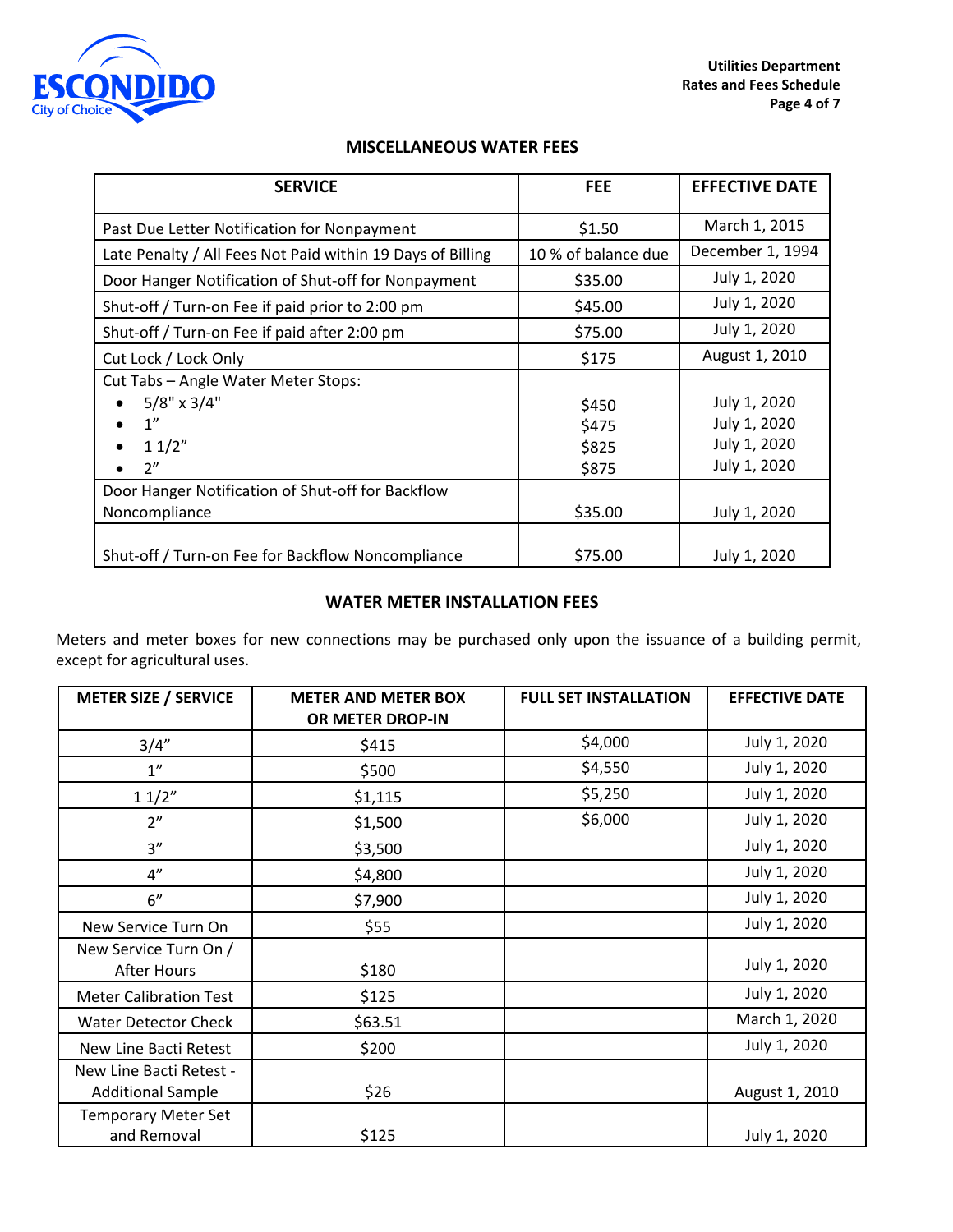

#### **WATER CONNECTION FEES**

### **ALL USES EXCLUDING SPECIAL RESIDENTIAL CONNECTIONS LISTED BELOW (based on water meter size)**

| <b>WATER METER</b>  | <b>CONNECTION FEE</b>      | <b>SDCWA SYSTEM</b><br><b>CAPACITY CHARGE</b> | <b>WATER METER</b><br><b>INSTALLATION FEE</b> |
|---------------------|----------------------------|-----------------------------------------------|-----------------------------------------------|
|                     | (Effective: July 15, 1998) | (Effective: January 1, 2022                   |                                               |
| $5/8$ " and $3/4$ " | \$4,690                    | \$5,328                                       |                                               |
| 1"                  | \$7,930                    | \$8,525                                       |                                               |
| 1.5"                | \$15,640                   | \$15,984                                      | (See Water Meter                              |
| 2"                  | \$25,340                   | \$27,706                                      | Installation Fees,                            |
| 3"                  | \$46,780                   | \$51,149                                      | page 4)                                       |
| 4"                  | \$78,940                   | \$87,379                                      |                                               |
| 6"                  | \$157,890                  | \$159,840                                     |                                               |
| 8"                  | \$252,620                  | \$277,056                                     |                                               |

Note: One Water Connection Right = 1 EDU (Equivalent Dwelling Unit, 750 Gallons Per Day) = \$4,690.

### **SPECIAL RESIDENTIAL CONNECTIONS**

| <b>TYPE</b>                                                                                                                             | <b>FEE</b> | <b>EFFECTIVE DATE</b> |
|-----------------------------------------------------------------------------------------------------------------------------------------|------------|-----------------------|
| Attached Dwelling Units (per dwelling unit) includes single-family<br>townhouses, condominiums, apartments,<br>triplexes,<br>dwellings, |            |                       |
| duplexes                                                                                                                                | *\$3,510   | July 15, 1998         |
| Mobile Home (in mobile home park)                                                                                                       | *\$3,510   | July 15, 1998         |

\*Based upon a common meter installation. If a separate meter is proposed for each dwelling unit, tenant, or business, connection fee is determined by the meter size.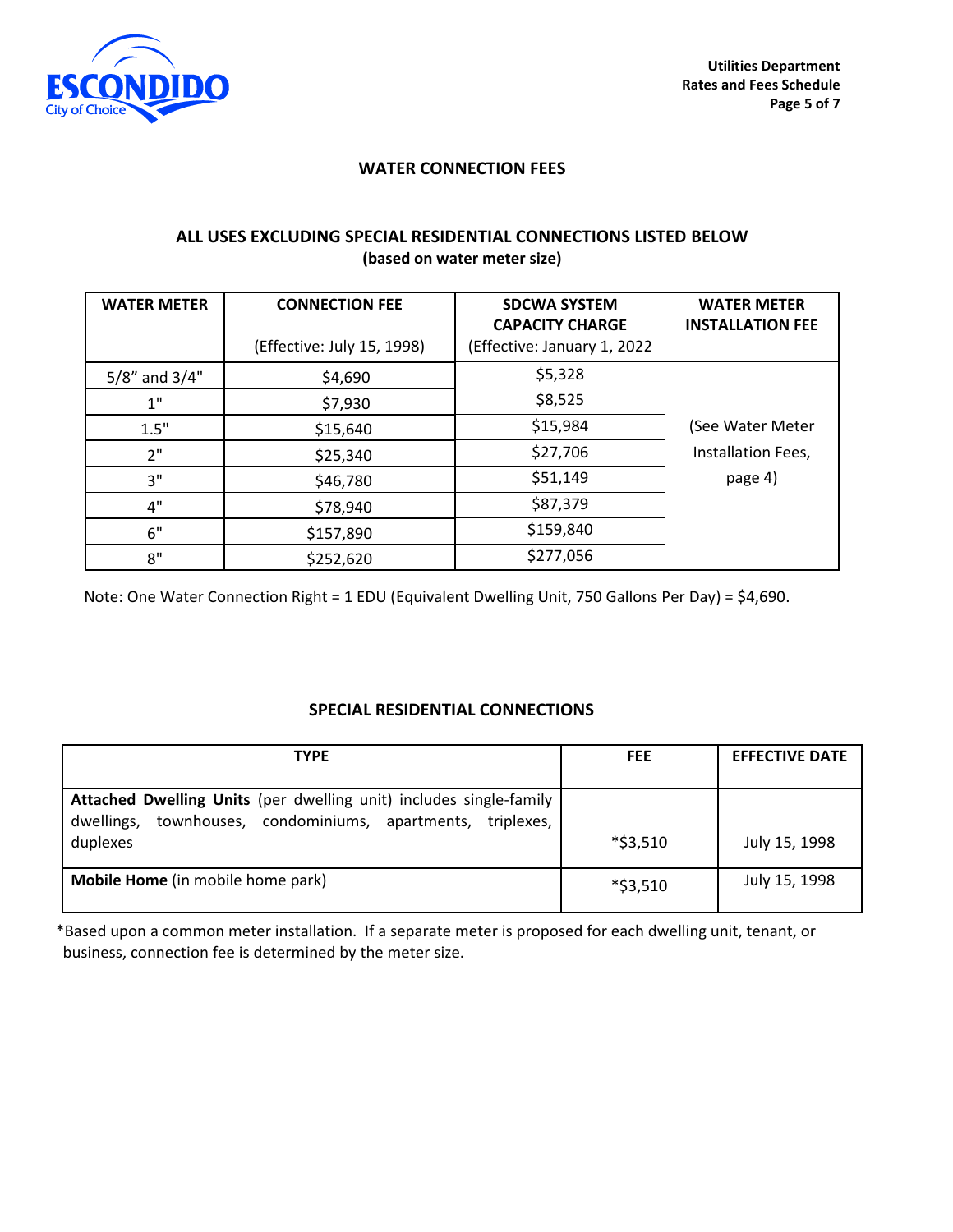

# **WASTEWATER RATES Resolution No. 2017-14RRR Effective March 1, 2021**

#### **Basis for Calculating Wastewater Rates**

Residential wastewater charges include a fixed charge, and a use charge based on wastewater flow. Wastewater flow is calculated using a defined percentage of the average internal (non landscape) winter water use per customer, from December to March of the previous year (see table and notes below regarding calculation percentages applied). Wastewater flow is capped at 10,000 gallons per month for single family residences and 8,000 gallons per month for multi-family residences and mobile homes.

| <b>CUSTOMER CLASS</b>           | <b>UNIT</b>           | <b>FIXED CHARGE</b> | <b>WASTEWATER FLOW</b><br><b>COST PER 1,000 GALLONS</b> |
|---------------------------------|-----------------------|---------------------|---------------------------------------------------------|
| Single Family Residential*      | Per unit/mo.          | \$25.90             | \$5.14                                                  |
| Multi-Family Dwelling*          | Per dwelling unit/mo. | \$25.90             | \$4.20                                                  |
| Mobile Home***                  | Per mobile home/mo.   | \$25.90             | \$2.58                                                  |
| Car Wash/Soft Water Service**   | Per acct./mo.         | \$25.90             | \$7.58                                                  |
| Hotel/Motel without Dining**    | Per acct./mo.         | \$25.90             | \$9.04                                                  |
| Hotel/Motel with Dining**       | Per acct./mo.         | \$25.90             | \$13.08                                                 |
| Repair Shop/Service Station**   | Per acct./mo.         | \$25.90             | \$7.96                                                  |
| Commercial Laundry**            | Per acct./mo.         | \$25.90             | \$9.22                                                  |
| Laundromat**                    | Per acct./mo.         | \$25.90             | \$8.11                                                  |
| Hospital**                      | Per acct./mo.         | \$25.90             | \$8.71                                                  |
| Grocery Store with Meat Dept.** | Per acct./mo.         | \$25.90             | \$15.24                                                 |
| Industrial**                    | Per acct./mo.         | \$25.90             | \$12.31                                                 |
| Restaurant**                    | Per acct./mo.         | \$25.90             | \$15.04                                                 |
| All Other Commercial**          | Per acct./mo.         | \$25.90             | \$9.21                                                  |
| Discharges to Brine Line        | Per acct./mo.         | \$25.90             | \$0.85                                                  |

\* **Applied to 80% of monthly water usage**

**\*\* Applied to 90% of monthly water usage**

**\*\*\* Applied to 100% of water usage**

| <b>CUSTOMER CLASS</b>    | <b>UNIT</b>       | <b>COST</b><br><b>PER UNIT</b> |
|--------------------------|-------------------|--------------------------------|
| High School              | Per student/yr.   | \$35.89                        |
| Elementary/Middle School | Per student/yr.   | \$23.92                        |
| Church                   | Per 100 seats/mo. | \$49.84                        |

| <b>CUSTOMER CLASS</b> | <b>WASTEWATER FLOW</b>        | BOD <sup>*</sup>      | $TSS**$               |
|-----------------------|-------------------------------|-----------------------|-----------------------|
|                       | <b>COST PER 1,000 GALLONS</b> | <b>COST PER POUND</b> | <b>COST PER POUND</b> |
| Brewery/Winery        | \$6.90                        | \$0.67                | \$0.63                |

**\* BOD = Biochemical oxygen demand**

**\*\* TSS = Total suspended solids**